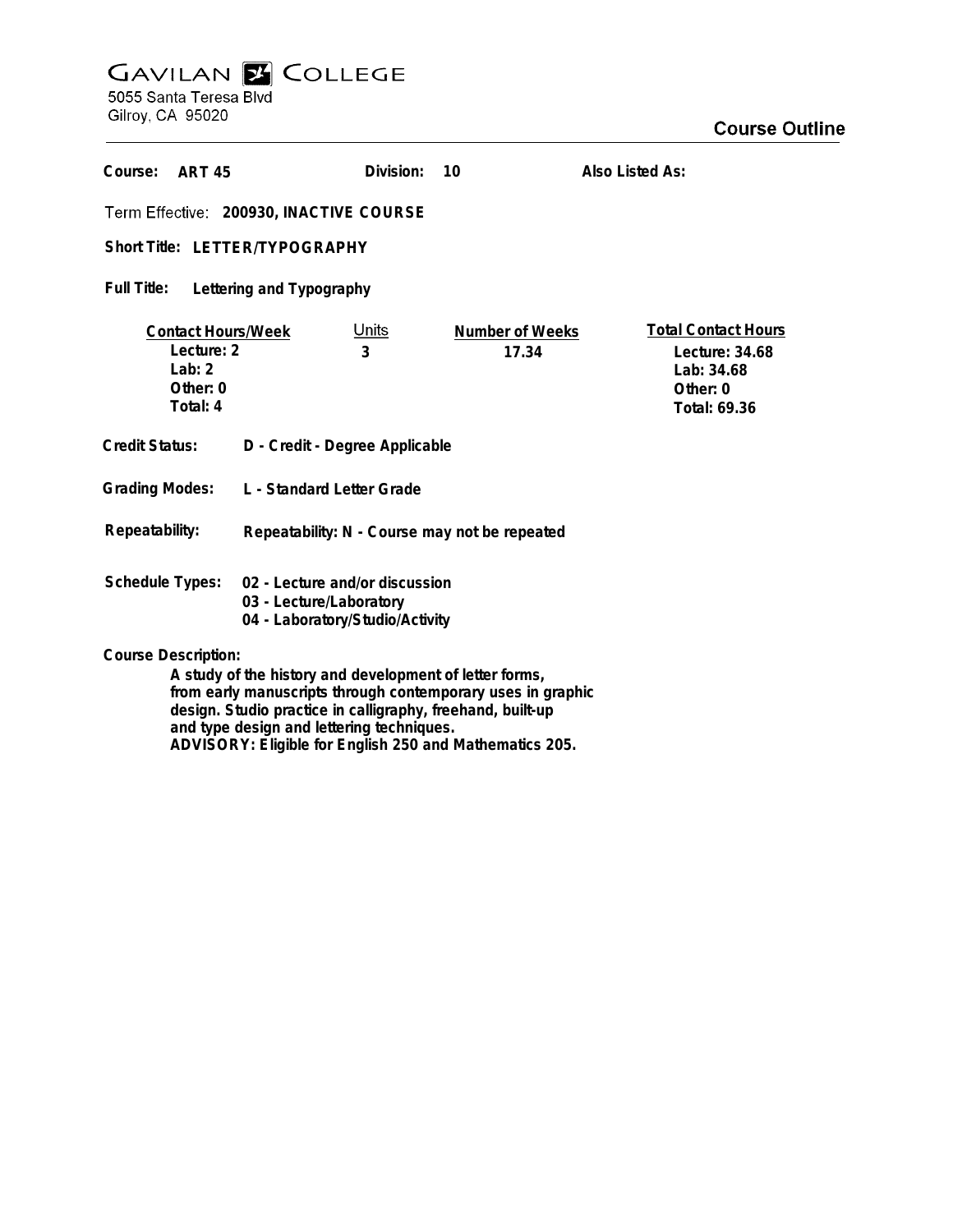**ARTICULATION and CERTIFICATE INFORMATION Associate Degree: GAV C1, effective 198930 CSU GE: IGETC: CSU TRANSFER: Transferable CSU, effective 198930 UC TRANSFER: Not Transferable**

### **PREREQUISITES:**

## **COREQUISITES:**

**STUDENT LEARNING OUTCOMES:**

**1. Students will gain a knowledge of the historical developments of lettering and alphabets, and their use by artists and designers. 2. Students will learn, by actual studio projects, how to design with lettering, how to use the tools and techniques to produce original works in applied calligraphy and lettering.**

**3. By comparing and evaluating examples, both historical, professional and in-class work done by students, each student will be able to recognize and identify styles and families of alphabets.**

**4. Each student will be able to indicate the strengths and weaknesses of examples of**

**artistic lettering.**

**5. Students will demonstrate, through original artwork, the aesthetic communication and design potentials of applied lettering.**

# **TOPICS AND SCOPE:**

**Inactive Course: 12/08/2008**

Introduction to course, subject overview, materials

**and tools required, studio format, and evaluation**

**procedures. Brief history of alphabet, from**

**Phoenecian to Greek to Roman. Studio work on basic**

**alphabet drawing, using pen or pencil.**

**2 4 Freehand pencil and pen practices, using sans-serif alphabets. Spacing, shape, repetition and uniformity concerns presented.**

**3 4 Development and styles of Roman Alphabet. Serifs and thick-thin strokes. Techniques of built-up lettering,**

**using mechanical drawing equipment.**

**4 4 Unical letters, developed during the Middle Ages, and forerunners of lower case letters.**

**5 4 Italic alphabet style, incorporating capitals and small letters into one alphabet.**

**6 4 Black Letter alphabet style, also known as the Gothic style. Manuscript use of this style, referred to as**

**"text", discussed. 7 4 Calligraphy as an art form. History of use, from manuscripts to contemporary applications.**

**8-9 4/4 Practice in line, word and letter spacing, using freehand pen calligraphy. MIDTERM EXAM.**

**10 4 Letter forms as a design element in logos, illustration and advertising art.**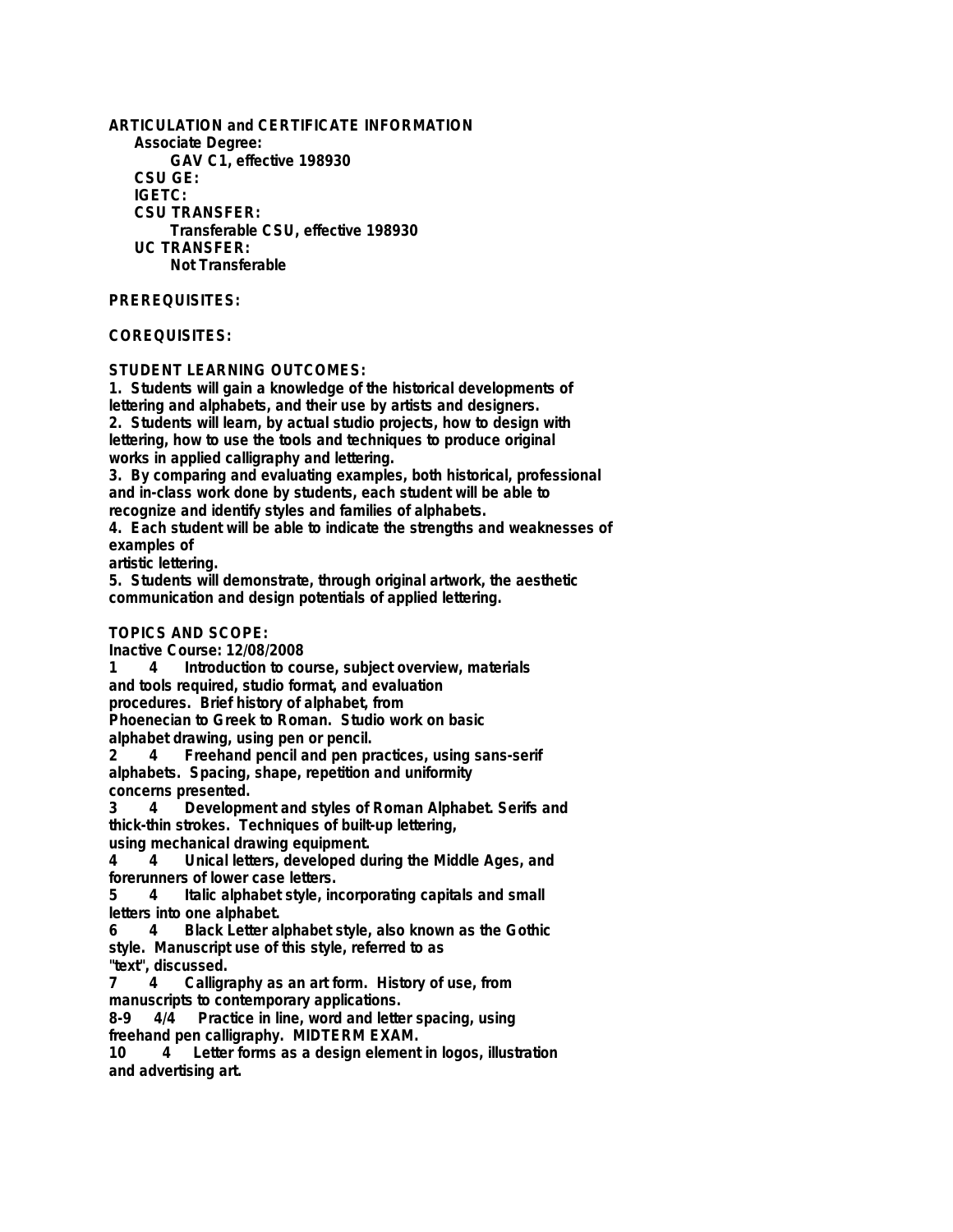**11 4 Continuation of logo-design, using non-letter forms in combination with lettering. 12-13 4/4 Lettering as a package-design element. 14-15 4/4 Poster and show card lettering applications. Historical evolution of posters, handbills, and other forms of decorative lettering. ASSIGNMENTS:** WEEK 1 Reading fromtexts on historical precedent to alphabet.<br>WEEK 2 Review of alphabet styles, and development of lettering Review of alphabet styles, and development of lettering **from stylus, to pen, from texts. Studio practice in pen and ink.** Development of decoratively lettered word, using Roman **Lettering, and in ink on illustration board (Project #1). WEEK 4 Studio practice, and text review of Unical alphabets. Project #2 - word using Unical letters, in ink on illustration board. WEEK 5 Studio practice and text review of Italic alphabet. Project #3 - word using Italic lettering, done in ink on illustration board. WEEK 6 Study and practice in manuscript style use of Gothic lettering. Project #4 - word using Gothic letters, done in ink, on illustration board. WEEK 7 Studio practice in Italic, freehand pen calligraphy, using felt-tip or regular chisel-tip pens on paper. WEEK 8-9 Hand-calligraphed poem on vellum on illustration board (Project #5). WEEK 10 Research and collecting of logo samples, and reading from various text sources. Design a logo for a business, using only letter forms (Project #6).** Design of a logo combining letter and non-letter shapes **into a finished project (Project #7). WEEK 12-13 Project #8 - designing a package for a "product", using decorative, built-up lettering. WEEK 14-15 Project #9 - decoratively lettered poster design, in which lettered message is the dominant element, done in brush and paint or ink. COURSE OBJECTIVES: WEEK 1 Understanding of how alphabets were derived from ancient pictographs. Familiarity gained with basic materials and tools. WEEK 2 Understanding of positive and negative space. Development of hand and eye control to achieve uniformity of shape and spacing. WEEK 3 Understanding of how serif lettering evolved from carved in stone techniques. Use of compass, divider, triangle, transfer paper, pen, brush and ink, in producing a cameraready lettered word. WEEK 4 Familiarity and facility with Unical alphabet, and increased skill with built up lettering techniques and tools.** Skills in lettering improved, and knowledge of Italic **alphabet. WEEK 6 A knowledge of, and skill with Gothic alphabet.** Facility with freehand alphabet formation, stressing **uniformity and eveness of strokes. WEEK 8-9 Practice and design of lettering text material, striving**